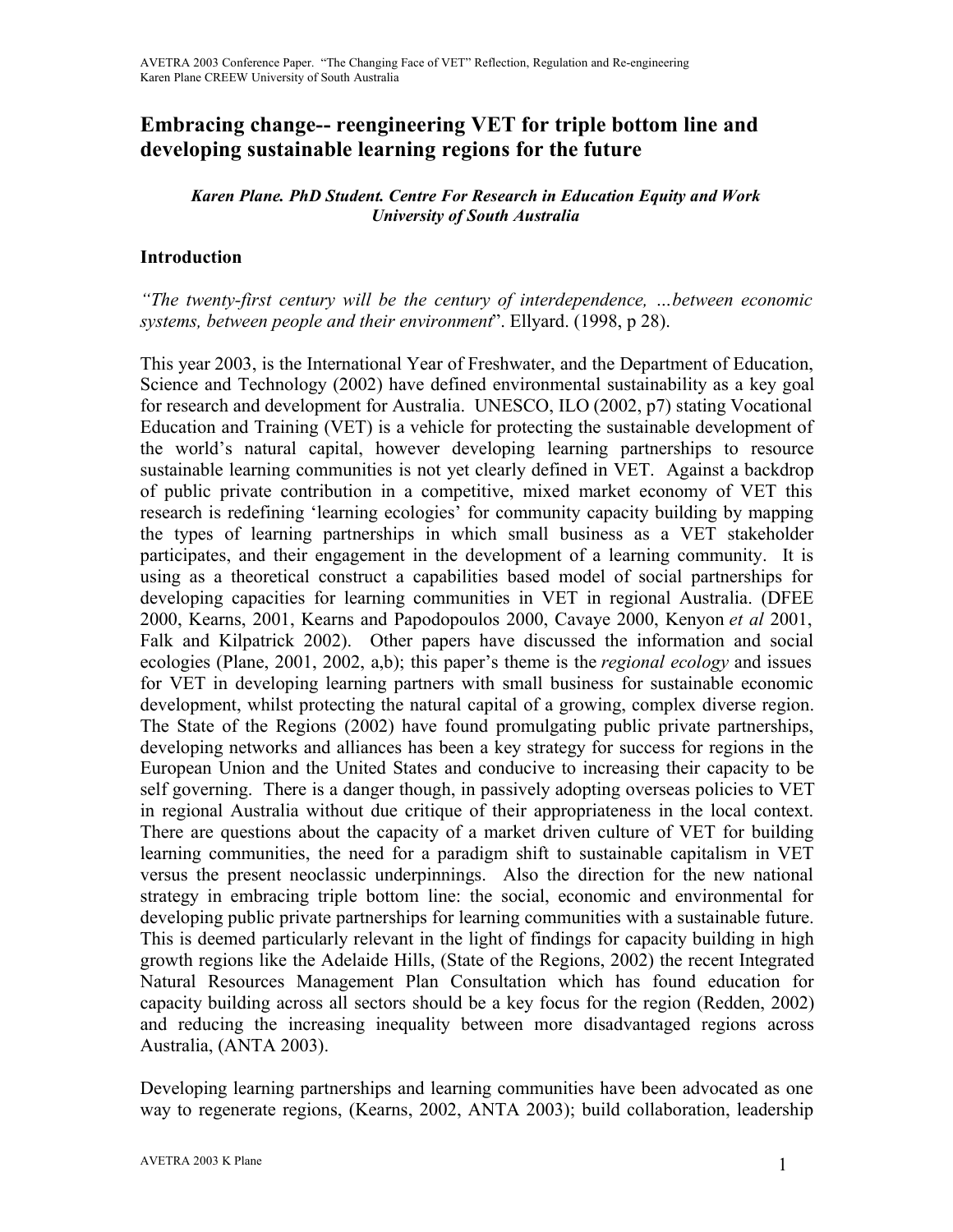and trust across the sectors (Falk and Kilpatrick 2002, Ellyard 1998) and resource VET for lifelong learning for the future (ANTA, 2002, p 12, OECD 2000). The South Australian Economic Development Board (2002, p3) stating that for regional Australia:

"*Success will need partnerships; between business and employees; business and the various tiers of government; education institutions and both government and business*". Partnerships are also deemed essential for regional economic development, clusters for sustainable industries and protection of the natural environment (SATC 2002, SAEDB 2002, Mcdonald 2002); however the Schofield Skills Enquiry (2003) has found partnerships with the small business sector in South Australia are few. Triple Bottom Line, (TBL) community capacity building, and integrated 'whole of government' are the latest 'buzz words' to have crept into policy making lexicon, but there is concern for VET that regions deemed less deserving are likely to be overlooked. Anderson (2002) has called for a paradigm shift in VET for ecologically sustainable development for the long term, arguing environmental concerns have been abrogated to market 'productivism' in the previous VET strategies; Birch (2001) too has called for a model of 'sustainable capitalism' in the regions. For small business in particular, Ferrier (2001) has found the short term economic dominates their 'reality'; Vandenburg (2002) stating also, Triple Bottom Line for the small firm is neglected and embryonic as yet in VET. Sarre (2001) argues though, it is naïve to think any business that adopts socially and environmentally conscious strategies despite its merits, can survive in a market place which does not. **Methodology**

The research is adopting qualitative techniques of appreciative enquiry and asset mapping (Kenyon and Black et al. 2001; Kretzmann and McKnight 1993) with semi structured interviews, with two key groups of participants: practitioners working with the small business community and small businesses themselves. (Strauss and Corbin 1990, Piantinida and Garman 1999; Guba and Lincoln 1989). Small business is defined as the owner managed small (6-19 employees) or micro workplace (1-5 employees) respectively. Practitioners as those supporting small business with training, mentoring and information and library services across business and community sectors, and may be formal, informal and non-formal VET partners. Any case study analysis has limitations in not being able to generalise findings to other communities in VET, but it may offer new interpretations on community capacity building and the regional ecology questions below:

- 1. What types of partnerships are you involved in with the small business community?
- 2. Where are the challenges for you in working with the small business?
- 3. Are there issues pertinent to the Adelaide Hills as a region as opposed to other regions? What are they?
- 4. What would you like to see, what is your vision for the region and why?

# *Findings: capacity building partnerships in the Adelaide Hills*

The Adelaide Hills is a part of the Mt Lofty Ranges in South Australia, a series of north to south escarpments, which run towards the plains of the River Murray in the South East and are bounded by the Adelaide Plains in the west. It is a relatively small area 1391.6 square kilometers neighboured by Murraylands in the North and the Fleurieu region to the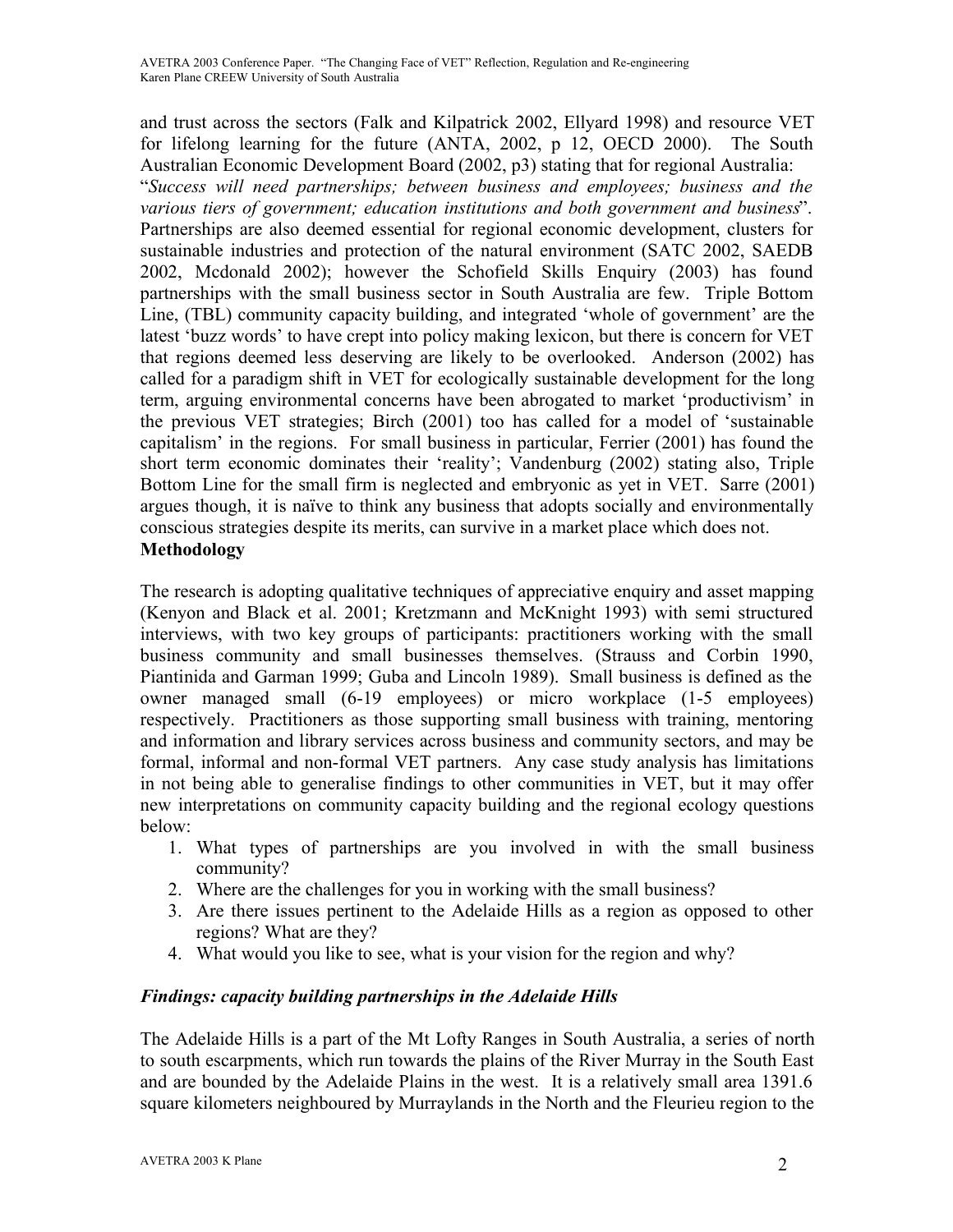South, but due to its close connectivity with Adelaide, it is also 1391.6 square kilometres of prime real estate land and a key tension is the competition for the use of natural resources. Ninety percent of the water catchment falls within the Adelaide Hills Council and includes areas in the Mt Barker Council region too, with the whole watershed providing sixty percent of the City of Adelaide's clean drinking water supply. Environmental concerns therefore are very high, juxtaposed with the need for sustainable business and economic development. It is a region of small businesses, with very few larger employers (AHRDB 2002); approximately 4,800 small businesses and very small micro businesses. The industries include agricultural production, market gardening, viticulture industries and dairy, fine foods and regional tourism. There are new emerging, highly specialised industries and industry clusters developing in technologies, spatial technologies, gourmet food, light manufacturing and engineering. Many small businesses though are in the traditional retail and services areas with employment highest in the areas of wholesale and retail trades, finance property and business services, health and community services. The region has a population of 62683 people (ABS, 2002a) including the Adelaide Hills (38,718) and Mt Barker District Council (23,965) respectively, with Mt Barker one of the fastest growing regional cities in South Australia.

The region is diverse and extremely heterogeneous with more than one hundred individual communities and townships, which makes any strategic development somewhat problematic. It has not traditionally been seen as an area of high need by policy makers as opposed to outer Adelaide and more outlying rural regions of South Australia, however retraining older members of the community, retaining youth and supporting the demand on services, especially community services, brought about by the increase in population have been voiced as areas of new need by participants. One stating: *It is becoming a higher developed community with more younger people and families moving up into the community and an expansion in the employment base.* There are questions for the infrastructure in the region because of the increasing population base, the township boundaries and demographics and distance between communities: '*So this whole question of partnership, and within the Hills its pretty difficult isn't it? There must be seventy-eighty communities at least within the whole gamut'.* Some of the small satellite townships appear to struggle with 'small town syndrome' and supporting community assets and there has been much heated debate with local government about retaining community parks and heritage buildings in the towns. According to practitioners it is becoming a commuter belt with approximately 40% of residents working the Hills, 17% work in the City of Adelaide and approximately 30% in the suburban Adelaide. This proximity to Adelaide is not always seen as a benefit for the region: '*What we have here in Mt Lofty –is the City of Adelaide right next door and a million people – that plus the rate of change which extenuates those structural adjustments.'* That closeness, the rate of change, the fragmentation of services, a changing social fabric in the community, a commitment from business and environmental sustainability, are issues mentioned often.

The environmental concerns include increasing participation by small business in sustainable development and continuous care of the environment by business, particularly the small landholders and the wider community and preventing unnecessary further damage to the biodiversity. One voiced: '*We are in a water catchment area and so we*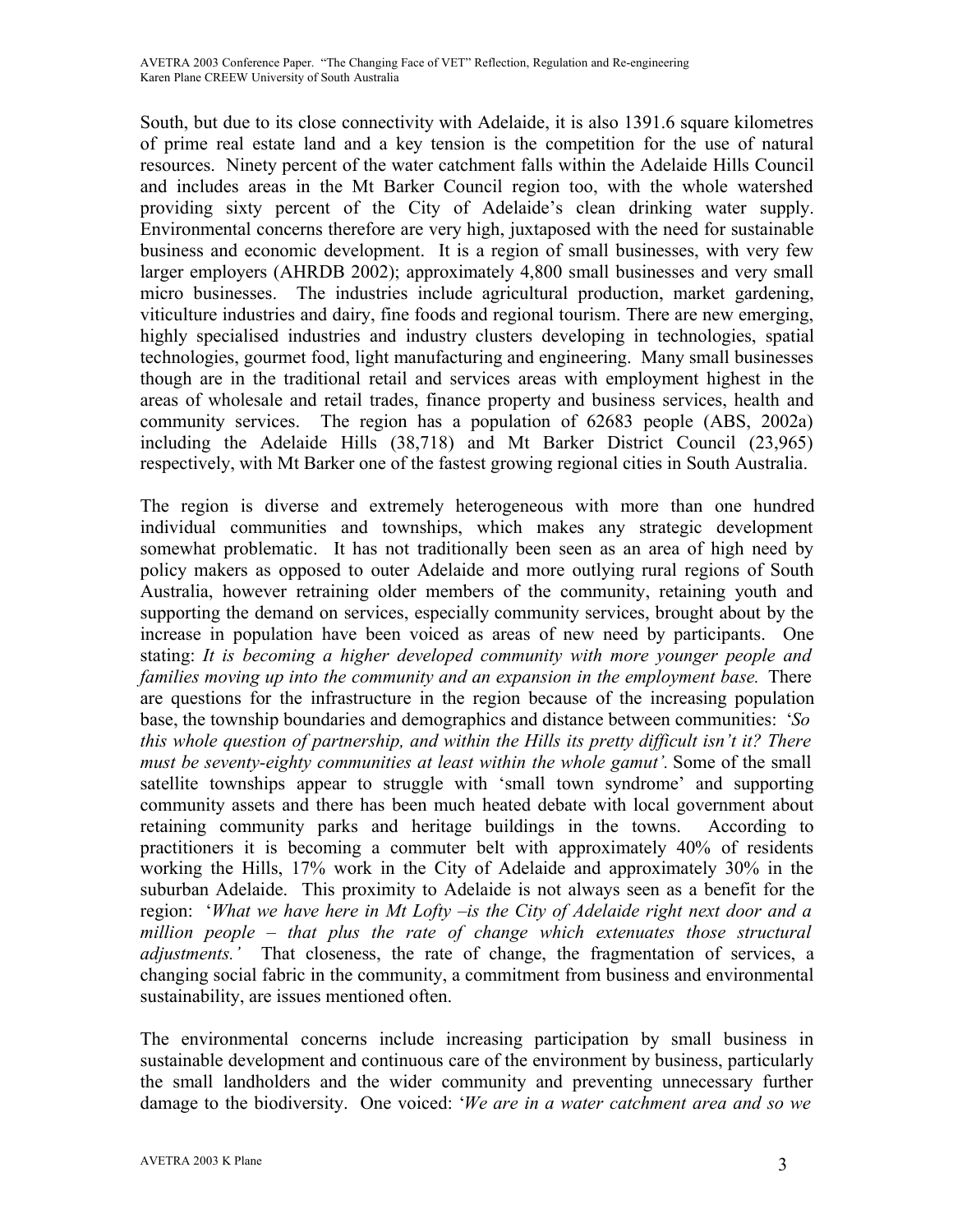*are extremely constrained with what we can do within the rural areas because of the policies that are in here in the development plan.'* There are tensions in developing new business for the economic development of the region whilst still protecting this natural environment; the creation of local employment is a key challenge; and there is now more demand for local training, which was previously met by metropolitan Adelaide. One voiced: '*The actual characteristics of the region give rise to a different set of issues like land use and land management and so on. So there are a whole lot of things that one can't do in small business in a catchment area and that is a limitation, and it means a certain profile of small businesses has developed here because of what can and can't happen.'* However there are very successful industry clusters such as the primary food producers, apple and pear industry, wine industry and cherry industry and in tourism and hospitality which have been instigated through the Regional Development Board and other partners developing the existing networks and clusters with business. But in cases, practitioners have stated it is a very delicate relationship with the ecology of the region, the natural capital being the very basis for the success of these industries. Although they saw profitable, healthy small business as being essential for the region, they did not want to see this lost to unbridled, poorly planned development, and in some situations, voiced considerable damage has been inflicted to the regional biodiversity already.

In this context, the protection of this biodiversity and natural capital is vital, when demographically only 8% of native vegetation is remaining in the Hills, seventy percent of which is on privately owned land; only one percent of the stream network of the Adelaide Hills has riparian (connecting watercourse) vegetation that is described as being in a healthy condition (MLWPO, 2000, p5). 'The hills' as it is known by locals, has been affected like the rest of the world by an increasingly globalised economy, industry restructuring particularly for agriculture and dairy, escalating land prices and housing, shrinking margins for the small farms, whereby it may be more viable and economic to subdivide land for urban development than to farm it. What has resulted is a decreasing number of broad acre farms and an increasing number of small hobby farms, small landholdings and lifestyle type small businesses predominantly privately owned. Along with this, is the higher incidence of commuters seeking work in the '*big smoke*' as one interviewee said, the term *dormitory suburb* has been mentioned on more than one occasion by participants- and not entirely in jest. For those 'lifestylers' commuting daily to the city for work, maintaining another job leaves little time for land management on the farm at the weekends. Although not considered by participants an area in need of regeneration in comparison to other areas of regional South Australia, many have clearly identified structural changes taking place such as the increased growth in the large townships and gaps in training provision and spoke of a need for increased support for services; a tendency also for the local community to be somewhat complacent and for much better integration between planning and development.

*I think the issue that we face here that is different from other regions is being close to Adelaide the capital value of the land is very high compared to the return so the traditional broad acre farming and cropping properties are diminishing rapidly and the growth of irrigated horticulture where they need a good water supply. And so coupled with the proximity to Adelaide is that we have an average turn over of properties or the average property is held for seven years before it is sold and so there is this tremendous*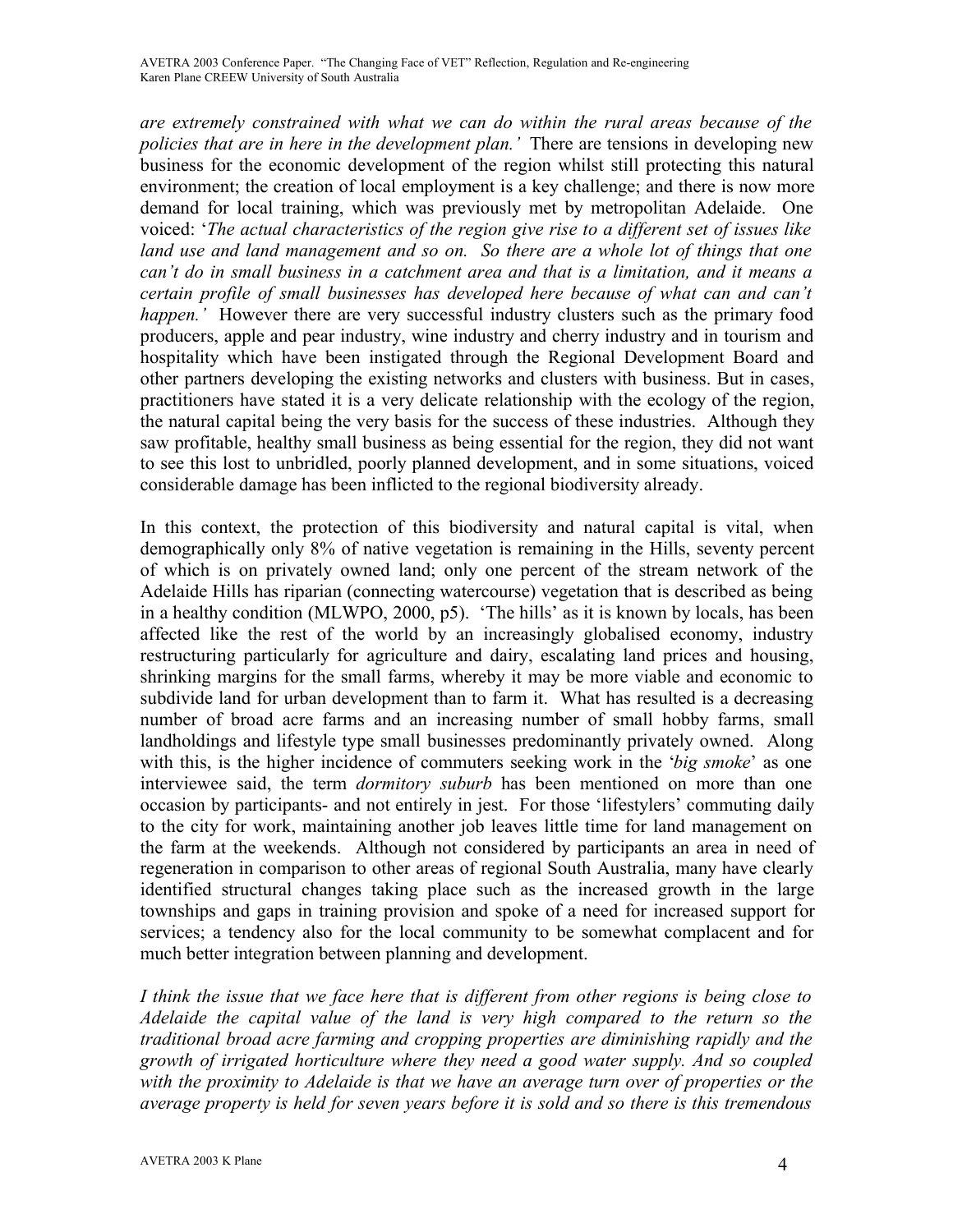## *turn over of people and so our capacity to be able to skill people up and then they are moving on and that is just a constant flow. That is a big challenge it itself.*

Due credit though needs to be given to the community based partnerships in which stakeholders are presently involved which include Water Catchment Groups, Soil Boards, Local Government, and a plethora of community based and voluntary associations already enculturing learning for sustainable development in the region and there are some excellent success stories of organisations developing local solutions to local problems at the community level. Some initiatives have successfully reached the small business community such as the Chemical Users Project, the Small Landholders Land Management Workshops, 'Our Patch Programmes' KESAB Field Days and there is a mushrooming of numerous local land management and environmental interest groups; Sixty Waterwatch local groups, a new Natural Resource Management Centre and Water Catchment Centre for the dissemination of information and resources and support to the community. Some of these people voicing:" *They too have been trying to find their learning community'.* The Draft Integrated Natural Resources Management Plan Consultation (2002) has been a clear attempt to address a 'whole of government integrated approach' to sustainability and environmental protection within the water catchment area- but the role for VET appears to be noticeably absent. Community based providers of environmental and land management training in the region have won best practice awards for their work, but voiced the need for further support for ongoing work and resourcing collaborative learning partnerships for the long term benefit of the region. For other service providers in the community sectors there is the issue of how to resource their work with the competition across portfolios for a different set of priorities as stated here: *I was told by one of our main funding bodies that there is flood mitigation work that needs doing locally and the money has got to come from somewhere. …. so things like education and lifelong learning are always going to be back burner issues when there is flood mitigation work to do.* 

In response to the challenges in working with small business, most considered small businesses in the region were just focusing on survival and staying afloat and the more esoteric issues not relevant to their daily running of their businesses, would not be high on their agenda. '*We are working in an area where chemical education is probably way down the list of priorities with the target group that we would need to get".* Perhaps in this light, it is not surprising that lifelong learning, learning communities and protecting environmental sustainability are not seen as integral for getting through the day. So there are questions about what makes an environmentally conscious entrepreneur who can address more than just one bottom line and has the capability and resources to do so. There are those who do demonstrate a social and environmental commitment but: '*It costs him and I guess that is part of the problem in that small businesses are struggling to make ends meet all the way along the line.'* This comment below highlights the ongoing stress of being self-employed and the pent up feeling by some small firms that no one is listening to their needs: *I know when we did up the ……main street most would not come because they were all too tired or you know just did not have the interest. The ones that did come were aggressive and they wanted to blame*. And another stated: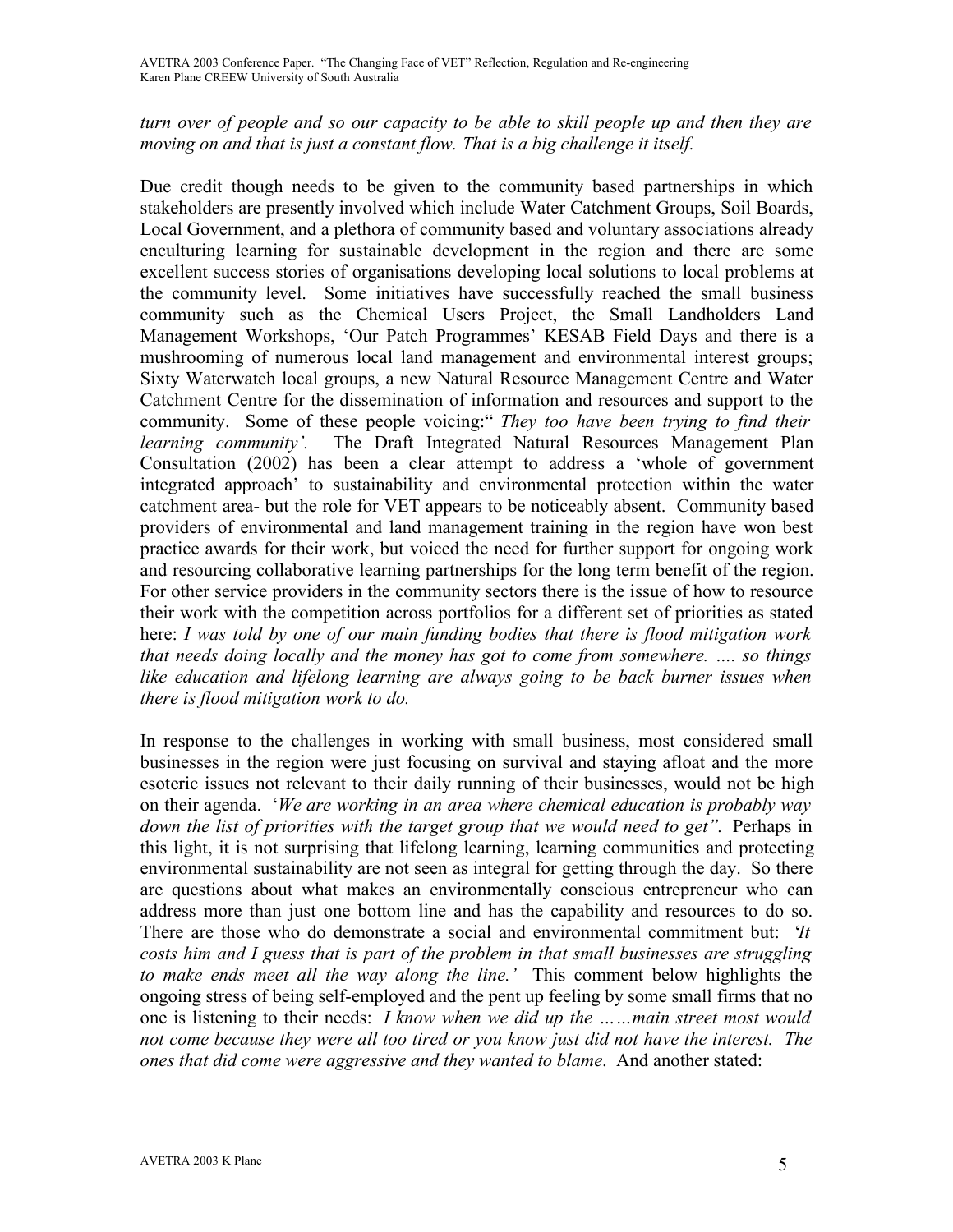*So there are very few that come with an open mind because they are having a hard go of it. So no- I don't think there is enough generated interest in community development because I think yes- its just too hard making a living.*

For small business, there are limits on that income development because of the demographics of the region and some felt there were unrealistic restrictions and barriers. One spoke of the need for collaboration and some flexibility for business, a greater understanding that it was being hamstrung in its development by the authorities:

*I had a meeting with some of the authorities …and I stopped the meeting to make it clear that we were here to see how we could help a developer develop a business not to put up the barriers to why he couldn't set that business going. I would like to see more collaboration and cooperation with the authorities to understand the needs of people in small business rather than to put up all the barriers to stop them.*

Other practitioners were deeply concerned though about compliance and they did not see that care for the environment could be self regulated and regulation was the only way to enforce best practice because: '*They don't do damn thing until they get caught.'* And '*Self regulation is no good, regulation is only as good as the big stick that follows it'* suggesting a need for further legislation in some areas of environmental protection. There is a considerable question mark for VET too over the degree to which learning needs to be accredited and formalised and whether land holders and non land holders like the bed and breakfasts in the tourism industry should be encouraged to manage an accredited product, or whether regulating and formalising that learning is likely to become another barrier to participation in VET for small firms.

*We are probably a more conscious society on the environment so the question you have to ask is where did they learn or where were they influenced or where were they educated to be responsible and is that by attitude, by example or by compliance?*

There are those participating in TBL with the encouragement of key bodies and implementing best practice, but the extent of management skill levels, particularly given that many businesses are lifestyle businesses is not clear:

*It is an interesting some landholders are very switched on and others are generally pretty…….A lot of them are naturally quite clever people but often they don't have any formal training but others I am surprised at their level, or lack of what I would consider as level of ignorance about natural resource management given that and lack of degree of sophistication that the commercial farmers have.*

There are challenges for providers in meeting the learning needs of a diverse group and encouraging participation: '*Water catchment that's pretty essential out here- interestingly* enough that is well attended. But we are still like trying to get an eight year old to go to *the dentist to come to these workshops.'* And in cases combating ignorance is a problem and juxtaposed with this for the firm, is finding the time and the motivation to learn new skills outside of their daily demands and admitting what they don't know: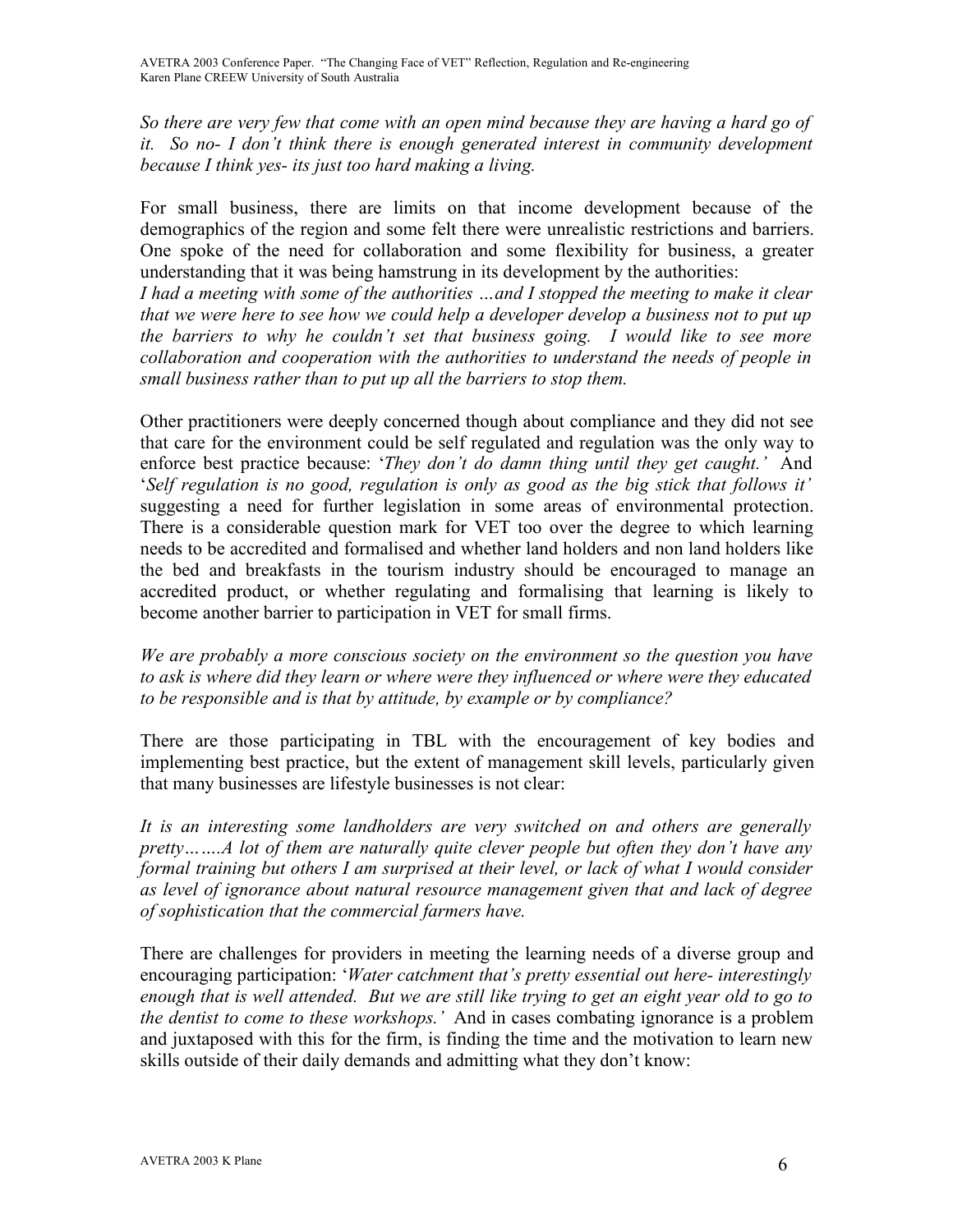*There is a common theme there in that the resource that they often use has hit crisis point and they have had to look at the way in which they manage their property or their land. For some people it is not until they are actually in that crisis situation. For example, the irrigators in the …..area that pumped the daylights out of their groundwater resource to the point where it went saline and threatened their viability of their entire irrigation and their entire industry that they said we have to become more sophisticated in how we manage our resource, and they went through a baptism of fire in a crisis.*

A key issue then for VET providers is in risk management training for environmental sustainability and being able to offer this type of proactive learning to business and the community for the long term, when user pays may not be an option: '*I don't think we* would be able to do what we are doing if we charged for it - I think a lot of the *institutions are finding it difficult now as money is becoming harder and it is spread more thinly'*

In answer to the question what would practitioners like to see for the region, these comments below show similar concerns about the degree of regulation that should be placed on business, the protection of the regional environment and the very delicate, fine balance between the two:

*What I would really like to see is a better understanding from the authorities that control businesses, a better understanding of the needs of people that go into business for the authorities to listen a little harder to the cries of people in small business, because I believe some of the restrictions and some of the regulations that they put on are far to imposing for people that go into small business.*

*More encouragement, more encouragement by the authorities not necessarily that they become so flexible that we become built up and we get ourselves into a mess, but to see what we can do and work with them without always referring to various rules and regulations.* 

*I'd like to see a bringing together of all of the educational organisations, of all sorts into some sort of collaborative approach and then that linking into each others organisations and into business and to private individuals…….*

*I think it's a fine line between maintaining what we have got and trying to improve it. We would like to protect the special qualities that we have, the environment and the rural landscape, the historic character of the townships ….So yes enhancing the character of the townships and keeping the rural areas as they are in between as green as possible.*

# *Discussion: a culture shift for a preferable learning future for sustainability in VET?*

Ellyard (1998) has argued sustainability is marginalised to environmental groups only and is not adopted well by economic or social agencies in Australia. Unlike our short term, competitive tendering VET policy environment, Ellyard (1998) states damage to the natural environment conversely is insidious, long term and gradual and we are in need of a vision for a sustainable society one which is economically, culturally, socially and ecologically sustainable (1998p 98, 101). Bourne (2001, p 1) argues sustainable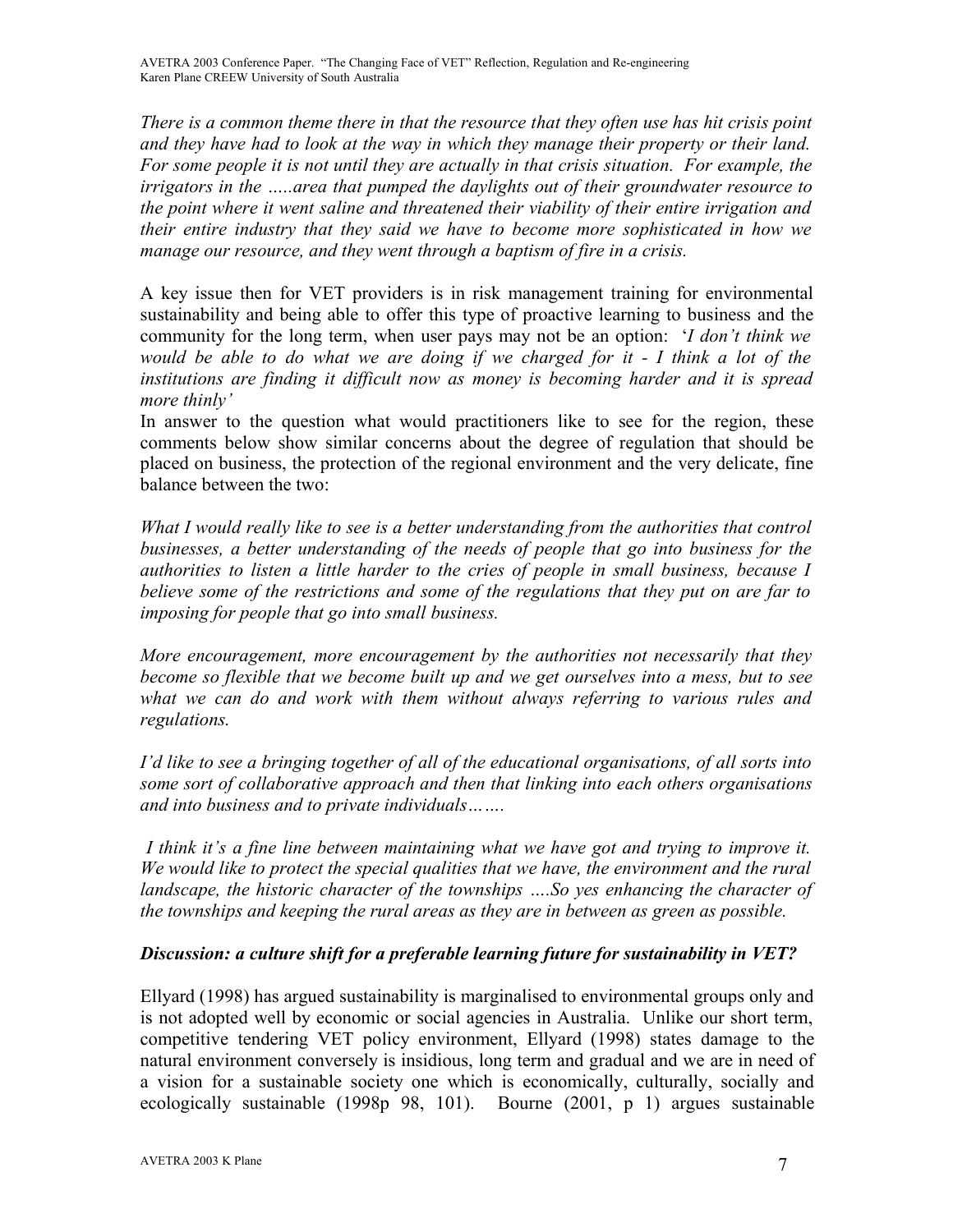development demands business leadership, that it will not deliver itself, and needs to be addressed through tripartite partnerships and a coordinated effort between business the community and government. The ANTA Shaping the Future Consultation Reports (2002) finding there is a role for VET in addressing the broader social and environmental agenda in regional Australia, but there are questions about governance in the regions, how that will be operationalised, and the extent to which that will need to be resourced by government and the partners in the next national strategy. Birch (2001) is concerned short term, neoliberal economic systems do not support or encourage environmental sustainability for the long term, which are often not deemed a priority, and he cites the evidence in other countries that are redressing government intervention in an attempt to bring about corporate sustainability and triple bottom line values into everyday business and society. He has suggested the need for a shift to 'sustainable capitalism' a rethink of the results of fundamentalist, economic rationalist strategies for a more democratic, corporate responsible society in Australia.

In summary, whilst there is evidence of innovative community based partnerships for learning for sustainable development across the sectors, a key theme was the restricted capacity and resources to reach a wider section of business and the community, or to sustain those partnerships for the long term. Most of these are also outside VET, community based and community led, which is perhaps where many would argue they should be, but what of those outside the water catchment area or the small businesses in the regional townships? Community capacity building is the popular 'catch cry' of policy makers and is perhaps quite pertinent for a region which needs to be more self sustaining, but there are serious questions about demanding too much of the regional community without support for the necessary infrastructure for VET, local government and local environmental stakeholders conducive to partnerships for a growing region. For small business battling to exist in an increasingly globalised, competitive economy they need to keep their eye firmly on the small picture, but due thought needs to be given to the long term impact they have on the environment and crucially how much they are prepared to learn about sustainability and adopt a the "out of firm" big picture view. Small business as big business, is being expected to consider its ecological footprint, participate in building a preferred sustainable future in the regions and as another interviewee poignantly stated '*become more responsive*". Learning for sustainability and defining a realistic environmentally conscious role for the small firm albeit being adopted admirably by some best practice small business in this region, is likely though to be relegated to the too hard basket, or something that governments should do, or only for those who can afford to take the step towards TBL. It may be some small businesses in this region are admirably adopting triple bottom line already but for others, promulgating their environmental contribution as one interviewee bluntly told the researcher means' *you are being unrealistic*". In the light of the above suggestions for further research include:

- How VET can be equipped for capacity building across the sectors, cross industry to meet the TBL needs of small and very small firms
- How to improve navigation of the VET system to ameliorate choice and access to learning and training for small business in TBL and flexible delivery alternative approaches to learning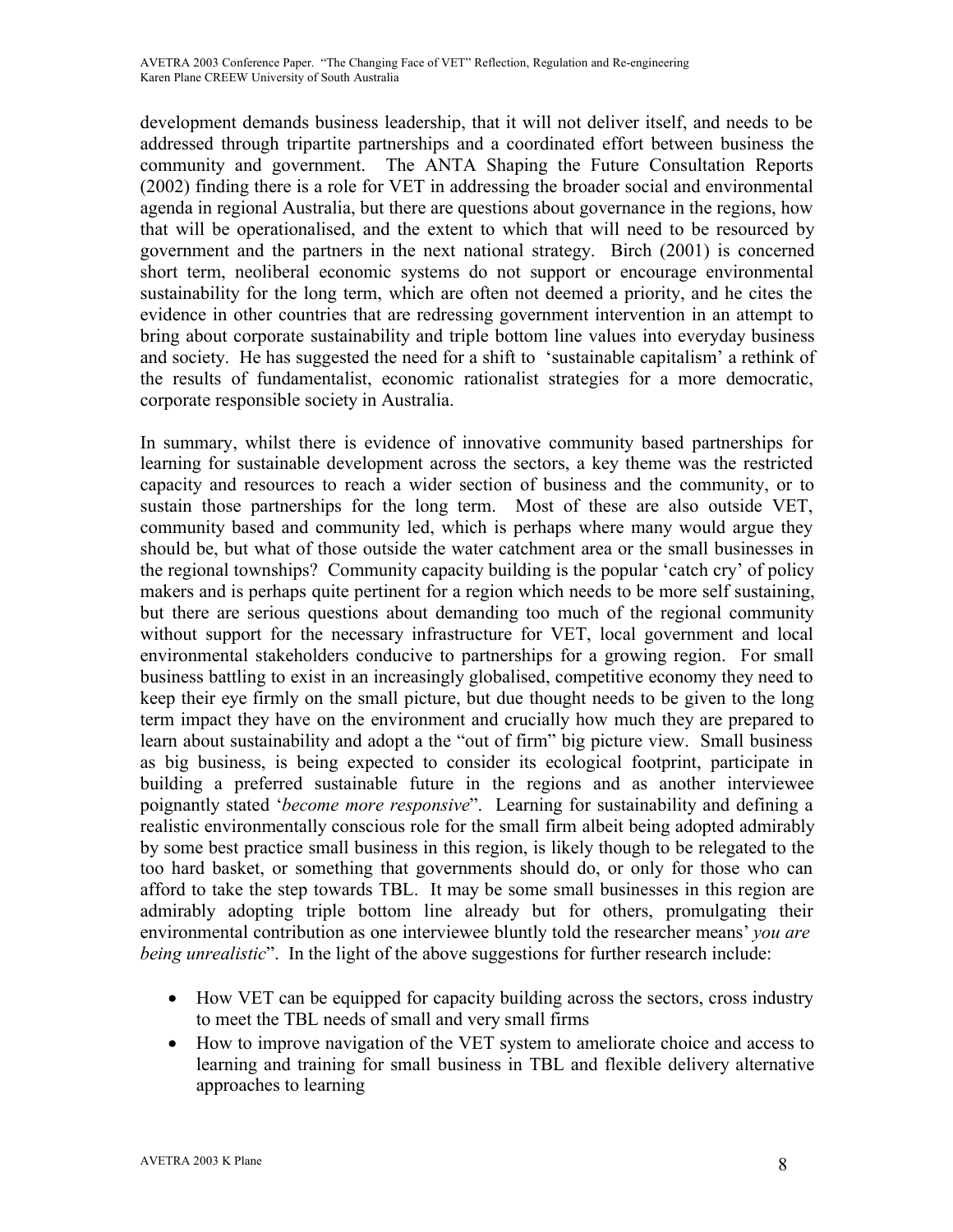- Showcasing examples of best practice by small business already implementing TBL and developing an environmental cluster of small firms, for those not already served by existing programmes, those that may not be landholders or in the catchment area.
- Skill building and mentoring in enterprises in TBL approaches, encouraging sustainability and social reporting in small business and greening the supply chain for small firms
- Support for an integrated approach to lifelong learning environmental awareness and community capacity building in business and the community
- A critique of the benefits of a regional strategy *for learning for sustainability* which is inclusive of all small business and community stakeholders in the region.

#### **Conclusion**

This paper has discussed some of the issues pertinent to the regional ecology of the Adelaide Hills South Australia. Whilst there are a considerable number of successful community based partnerships the role for VET appears noticeably absent, and it argues for the need to develop the VET infrastructure to support a *learning landscape* conducive to learning partnerships for TBL for the sustainable environmental, economic and social well being of this growing region. It finds VET has the opportunity as facilitator for a 'whole of community approach' to open up the TBL debate across the sectors, engage existing stakeholders, increase participation by small business and the community in developing the infrastructure conducive to a environmentally conscious learning community. Connecting VET, communities of practice and small business at the grass roots level, resourcing collaborative learning partnerships at the regional level, integrating learning for sustainability into environmental policies for sustainable development at the macro level and supporting the professional development of practitioners, business and the community in capacity building, however, are still challenges for VET for the future.

### **Bibliography**

Adelaide Hills Regional Development Board. (2002). *Strategic Plan 2000-2004.* Accessed online July 2002. www.adelaidehills.com.au/ahrdb/strat\_c.htm

Anderson, Damon. (2001). 'Before and After Rio: sustainable development and VET in Australia'.*Educating for a Sustainable Future Workshop*. Victoria: Swinburne University of Technology.

Anderson, Damon. (2002). 'Productivism, sustainable development and vocational education and training'. International Conference on Post-Compulsory Education and Training. In*Envisioning practice-implementing change: Volume One* Edited by Jean Searle and Dick Roebuck, p 61-68. Brisbane: Academic Press.

Australian Bureau of Statistics. (2002). *Local Government Areas (LGA) Populations for each State and Territory.* www.abs.gov.au Accessed online July 2002.

Australian Local Government Association. (2002). The State of the Regions Report. Canberra: ALGA.

Australian National Training Authority. (2003) Shaping our Future. Overview of the discussion starter for the next national strategy for vocational education and training 2004- 2010. Queensland: ANTA.

Australian National Training Authority. (2003) *Shaping our Future. A discussion starter for the next national strategy for vocational education and training 2004- 2010*. Queensland: ANTA.

Australian National Training Authority. (2002). *Environmental scan for the national strategy for vocational education and training 2004- 2010.* Queensland: ANTA.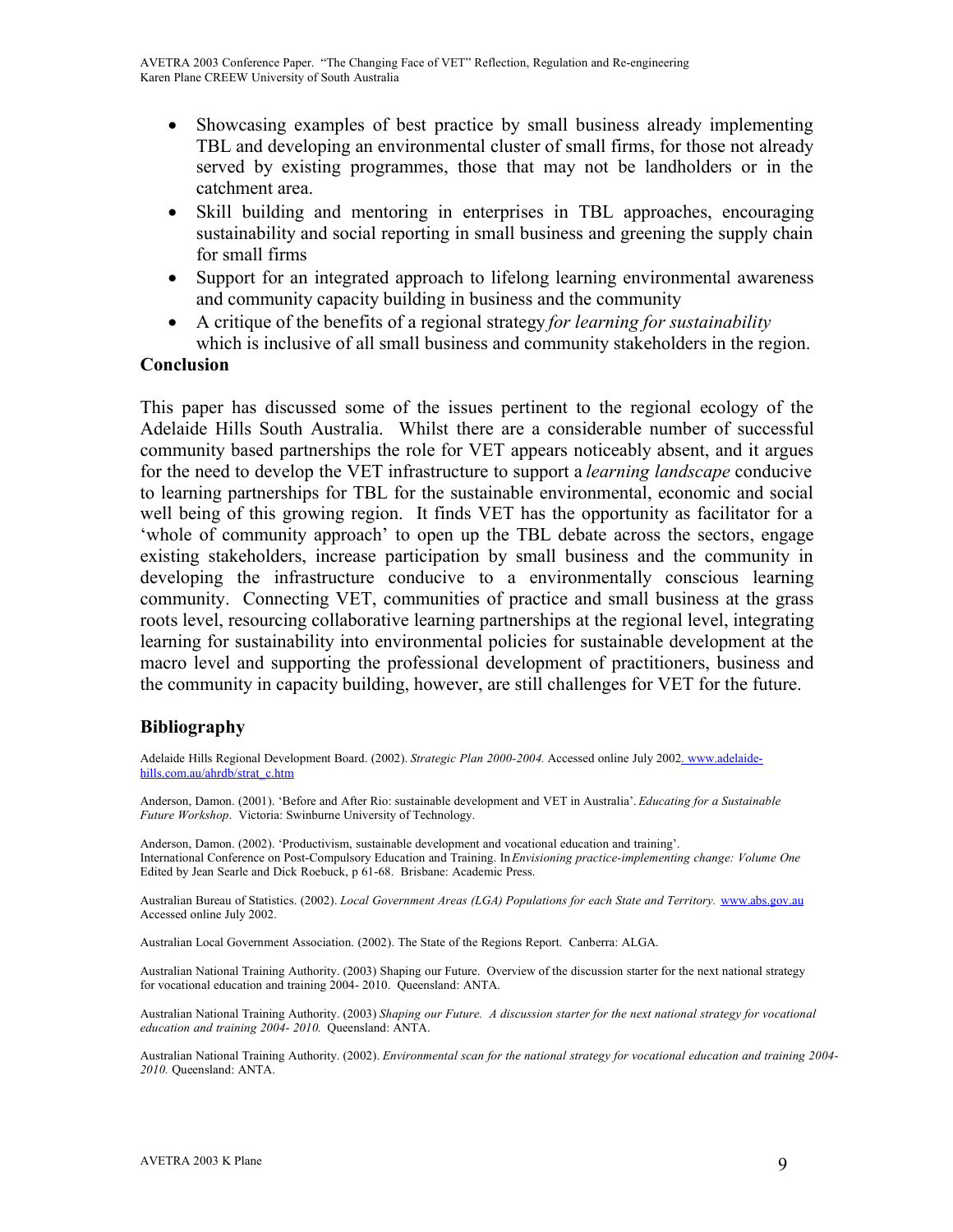Birch, David. (2001). 'Social, Economic and Environmental Capital: Corporate Citizenship in a New Economy. In Birch, David and Batten Johnathon. (eds). (2001). *Governance and Corporate Social Responsibility in the New Millennium*Proceedings of the 2001 conference 26th - 27<sup>th</sup> November 2001. Burwood, Deakin University, p 38-43.

Bourne, Greg. (2001).*The Road to Rio +10, and beyond. Business Leadership for Sustainable Development An Australian Perspective*. World Business Council for Sustainable Development. Business Council for Australia.

Cavaye, Jim. (2000). *The Role of Local Government in Community Capacity Building* Queensland: PIRSA.

Centre for Corporate Public Affairs and the Business Council of Australia. (2000).*Corporate Community Involvement: establishing a Business case*. Melbourne: Centre for Corporate Public Affairs.

Department of Education, Science and Training. (2002). *National Research Priority- Environmentally Sustainable Australia*. http://www.dest.gov.au/priorities/environmentally\_sustainable.htm

Economic Development Board. (2002). *State of the State. Status Report on the South Australian Economy.*.Adelaide: Government of South Australia. www.southaustralia.biz p3

Ellyard, Peter.(1998). 'Creating a Sustainable Society, Ecological Sustainability'. Chapter Six in *Ideas for the New Millennium*. Victoria: Melbourne University Press, p29, 31, 50-55, 62,63. 73.74

Falk Ian and Kilpatrick Sue. (2002). "Lifecycles and leadership: partnerships for VET. *Making a World of Difference" 5 th Australian Vocational Education and Training Research Association. National Conference* 20-22 March 2002. www.avetra.org.au

Ferrier, Fran. (2001). 'Can VET meet the skill needs of new industries?: Case studies of two 'green industries', in Beven, F, Kanes, C and Roebuck, D.(eds) Knowledge demands for the new economy: proceedings of the  $9<sup>h</sup>$  annual international conference on post *compulsory education and training*. Brisbane, Vol 1, pages 223-230.

Guba, Egon and Lincoln, Yvonne. (1999). *Fourth Generation Evaluation*. Newbury Park: Sage Publications.

Hilton, Mark and Smith, David. (2001). *Professional education and training for sustainable development in SME'S.* European Foundation for the Improvement of Living and Working Conditions. Luxembourg: Office of the Official Publications of the European Union.

Kearns Peter. (2002). *Are two worlds colliding? The provision of training and learning services for small business.*Adelaide. NCVER.

Kearns, P, Papadopoulos G [et al]. (1999). Vet in the Learning Age: The challenge of lifelong learning for all. Volume 2: overview *of international trends and case studies.* Adelaide: NCVER, p32.

Kenyon Peter and Black, Alan [et al]. (2001). *Small Town Renewal Overview and Case Studies. A report to the Rural Industries Research and Development Corporation*. RIRDC Publication No 01/043. Barton: Rural Industries Research and Development Corporation.

Kretzmann, J.P. and Mc Knight, J. L.(1993). *Building Communities From the Inside Out. A path toward Finding and Mobilizing a Community's Assets.* Asset Based Community Development Institute. ACTA Publications: Chicago. USA.

McDonald, Hume. (2002). *Integrated Natural Resource Management Plan for the Mount Lofty Ranges and Greater Adelaide Region. Draft for Consultation.* Stirling: Mount Lofty Ranges Interim Integrated Natural Resource Management Group.

Mount Lofty Ranges Watershed Protection Office. (2000). *The State of Health of the Mount Lofty Ranges Catchments from a water quality perspective.* Adelaide: Environmental Protection Agency. Department of Environment and Heritage.

OECD. (2000). *Human and Social Capital and Sustained Growth and Development. Reconciling New Economies and Societies: The Role of Human and Social Capital*. Paris: OECD, p16, 23, 25.

Piantinida, Maria and Garman, Noreen B. (1999) *The Qualitative Dissertation*. Thousand Oaks: Sage Publications.

Plane, Karen. (2001). "Community Capacity Building in Regional VET: small business and developing an integrated lifelong learning community." *" Research to Reality, Putting VET Research To Work*. " 4 th *Australian Vocational Education and Training Research Association. National Conference* 29th-30 th March, 2001 www.avetra.org.au

Plane, Karen. (2002a). "New Learning Ecologies, Information Literacy and Building Learning Partnerships with Small Business in the Adelaide Hills Region." " *Making a World of Difference*" 5 th *Australian Vocational Education and Training Research* Association. National Conference 20<sup>th</sup>-22<sup>nd</sup> March, 2002. www.avetra.org.au

Plane, Karen (2002b). "Third ways, Third Sectors and Small Business? *Australian Learning Communities Conference. A Lifetime of* Discovery. Ballarat September 27<sup>th</sup>-29<sup>th</sup> 2002.

Redden Monica. (2002) *Integrated Natural Resources Management Plan for the Mount Lofty Ranges and Greater Adelaide Region. Report on the Public Consultation Workshops*. Adelaide: Monica Redden Consultancy.